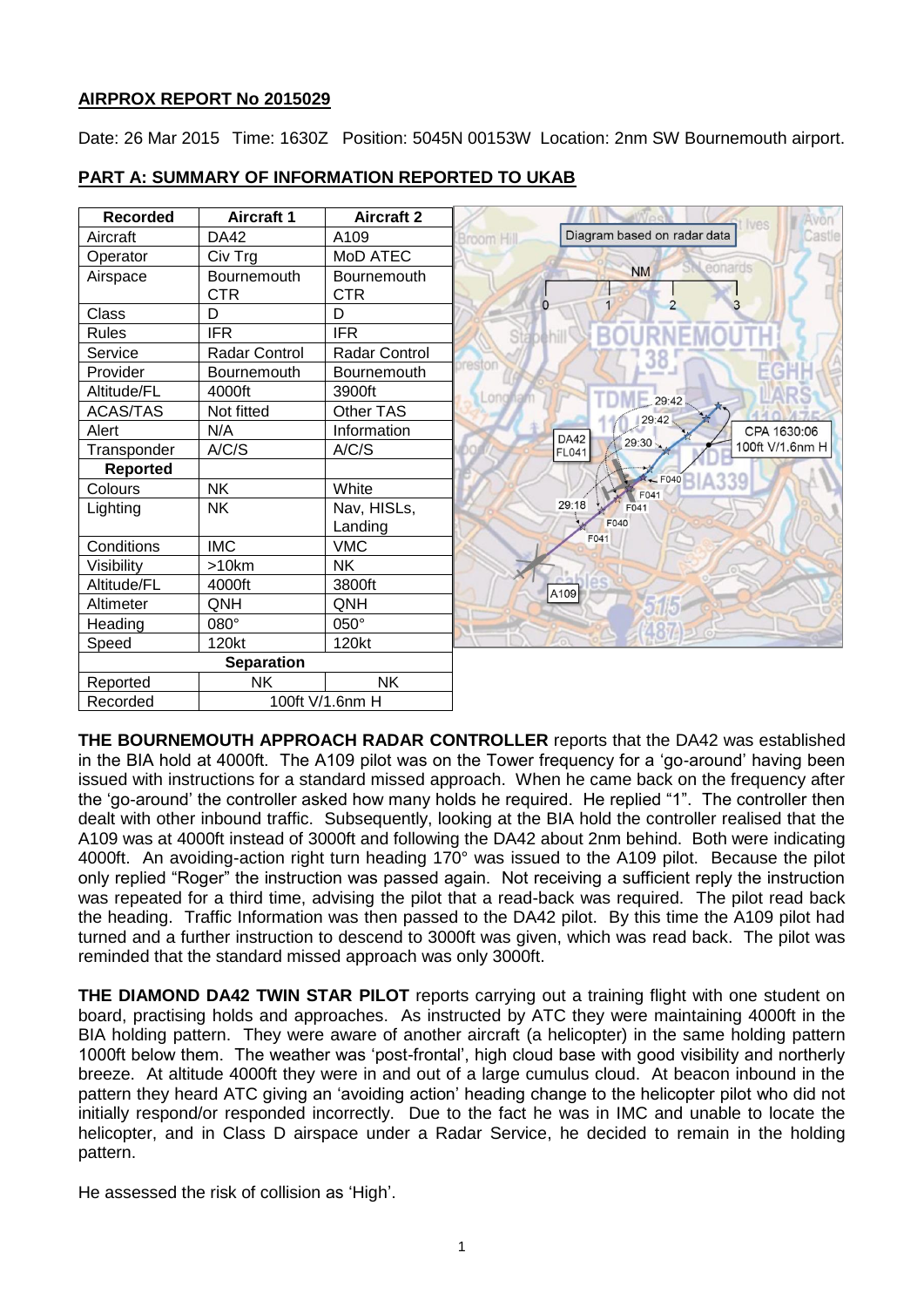**THE AGUSTA A109 PILOT** reports that he was conducting Procedural IF continuation training at Bournemouth airport. The RHS pilot had conducted one NDB hold at 4000ft on the Bournemouth QNH plus an NDB procedure in bumpy conditions and a strong crosswind. The Missed Approach Procedure (MAP) was transmitted as "standard missed approach back to the hold" which was read back. During the missed approach, aircraft control was handed over to the LHS pilot in the climb to rejoin the hold via the BIA and carry out a further hold and procedure. The aircraft was climbed back towards 4000ft and flown towards the beacon to re-establish the hold. RT was busy, with a second aircraft joining the hold and numerous aircraft in the visual circuit and operating close to the Bournemouth CTR. At approximately 3700ft and 2nm from the beacon ATC requested their altitude which was replied "climbing to 4000ft on the Bournemouth QNH" at which point ATC instructed "Avoiding action, turn right 170 immediate" which was acknowledged and carried out. ATC informed the crew that the standard missed approach procedure was to join the beacon at 3000ft and that there was a second aircraft already in the hold at 4000ft. The aircraft was repositioned at 3000ft under ATC control and the hold and procedure carried out in accordance with published procedures. It is clear that the mistake lay with the crew erroneously assuming that "Rejoin the hold" implied a rejoin at the previous altitude. This was unfortunately reinforced by ATC chatter to other aircraft that there was a holding aircraft at 3000ft which we assumed was the second aircraft that had just joined, in fact that was holding at 4000ft. Workload in the cockpit was moderately high due to the bumpy conditions and, although the TAS was apparently operating correctly, it was not part of the instrument scan. Once the proximity of the other aircraft was realised and avoiding action had been taken, the TAS was observed to indicate 100ft vertical separation against only Proximate Traffic (suggesting that the aircraft never came closer than 0.55nm or 30sec); no TA was seen. On return to base, the aircraft commander called Bournemouth ATC to discuss the incident and, although it was fairly clear where the fault had lain, the controller admitted also being distracted by additional traffic close to infringing controlled airspace and was late in spotting the potential collision; however, once spotted, the actions of the controller were exemplary with clear and prompt avoiding action.

He assessed the risk of collision as 'Low'

#### **Factual Background**

The Bournemouth weather was:

METAR EGHH 261620Z 30014KT 9999 FEW038 12/04 Q1009=

#### **Analysis and Investigation**

## **CAA ATSI**

CAA ATSI had access to Bournemouth RTF and area radar recordings together with reports from both pilots and the Bournemouth controller.

The DA42 pilot was operating IFR from Bournemouth on a training flight practising holds and approaches in receipt of a Radar Control Service from Bournemouth Radar. The A109 pilot was conducting IFR instrument training at Bournemouth and was also in receipt of a Radar Control Service from Bournemouth Radar. Following an NDB approach, the A109 pilot had been advised that, after the go-around, to carry out a standard missed approach procedure. An extract from the UK AIP Page AD 2-EGHH-8-8 (12 June 2014) describes the missed approach procedure as:

'Continuous climb to **3000.** Initially, on **NDB (L) BIA** QDM 253° to **I-BH DME** 4 (**1500** if no DME). Then climbing left turn to **NDB (L) BIA** to hold at **3000** or as directed'.

An extract from the page is shown below. (Figure 1.)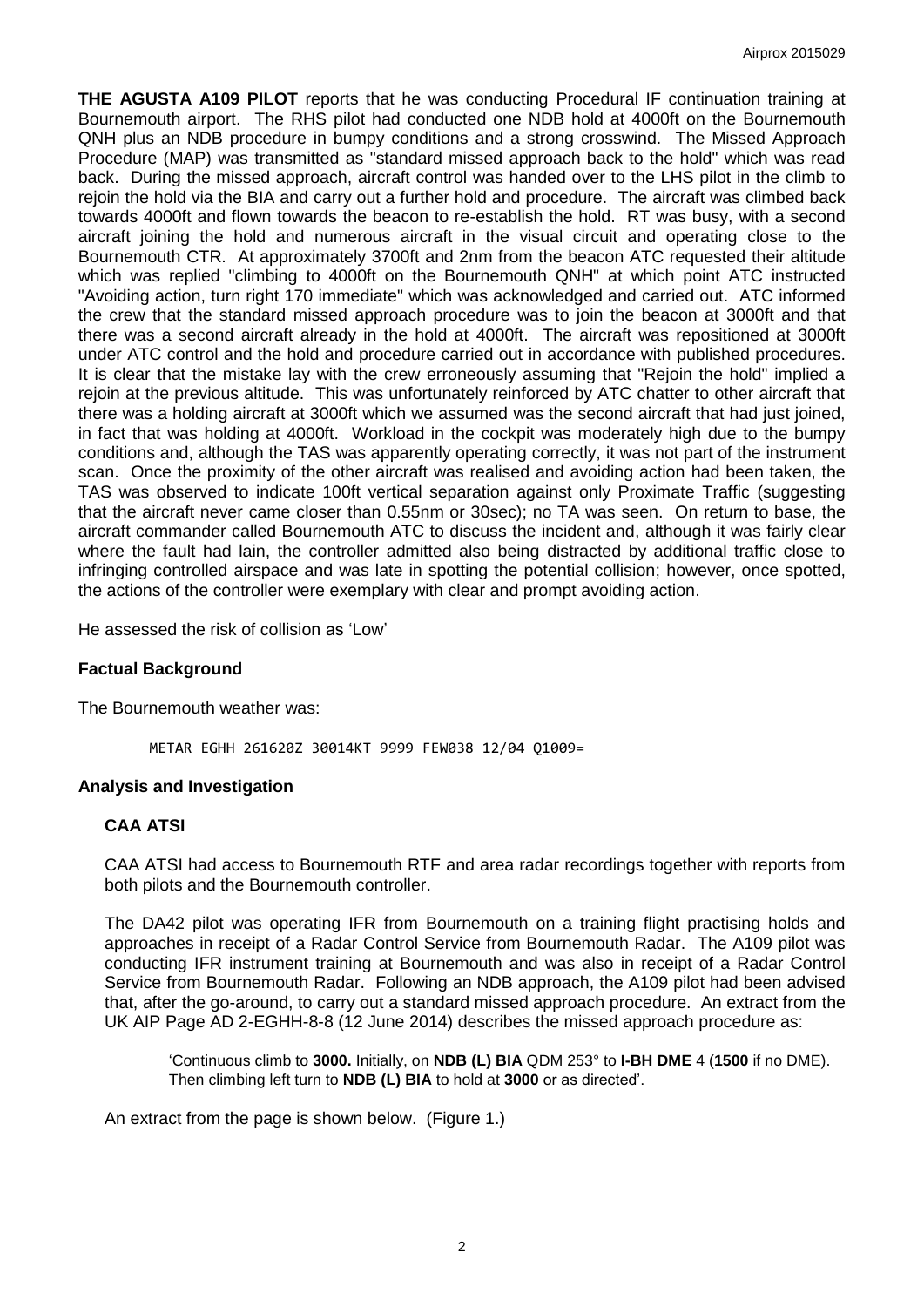

Figure 1 – Extract taken from UK AIP Page AD 2-EGHH-8-8 NDB (L)/DME RW26

The A109 pilot had earlier requested a hold followed by an NDB (L)/DME RW26 approach. At 1612:30 the A109 pilot was holding at the BIA (NDB) at 4000ft and the pilot reported ready for the approach:

- A109 *"Radar* (A109 C/S) *er westbound er for the final time for the approach".*
- ATC *"*(A109 C/S) *maintain altitude four thousand feet on reaching the Bravo India Alpha proceed outbound for the approach report Bravo India Alpha outbound".*
- A109 *"Maintaining four thousand feet until the Bravo India Alpha and then may continue with the approach er after the Bravo India Alpha er we'll call* (A109C/S)*".*
- ATC *"That's correct affirm after the go around just confirm you want to go back to the hold again".*
- A109 *"Affirm* (A109 C/S)*".*
- ATC *"*(A109 C/S) *roger after the go around Standard Missed Approach".*
- A109 *"After the go around Standard Missed Approach* (A109 C/S)*".*

At 1614:50 the A109 pilot reported outbound for the procedure and was instructed to descend with the procedure and report base turn complete.

At 1617:10 the DA42 was 18nm west of Bournemouth at FL50 and the pilot requested a routeing to the BIA (NDB) for one or two holds followed by an NDB approach. The controller cleared the DA42 pilot to the BIA (NDB) at 4000ft.

At 1619:20 the A109 pilot reported 'base turn complete' and the controller transferred him to the Bournemouth Tower frequency. After the go-around the A109 pilot was transferred back to radar.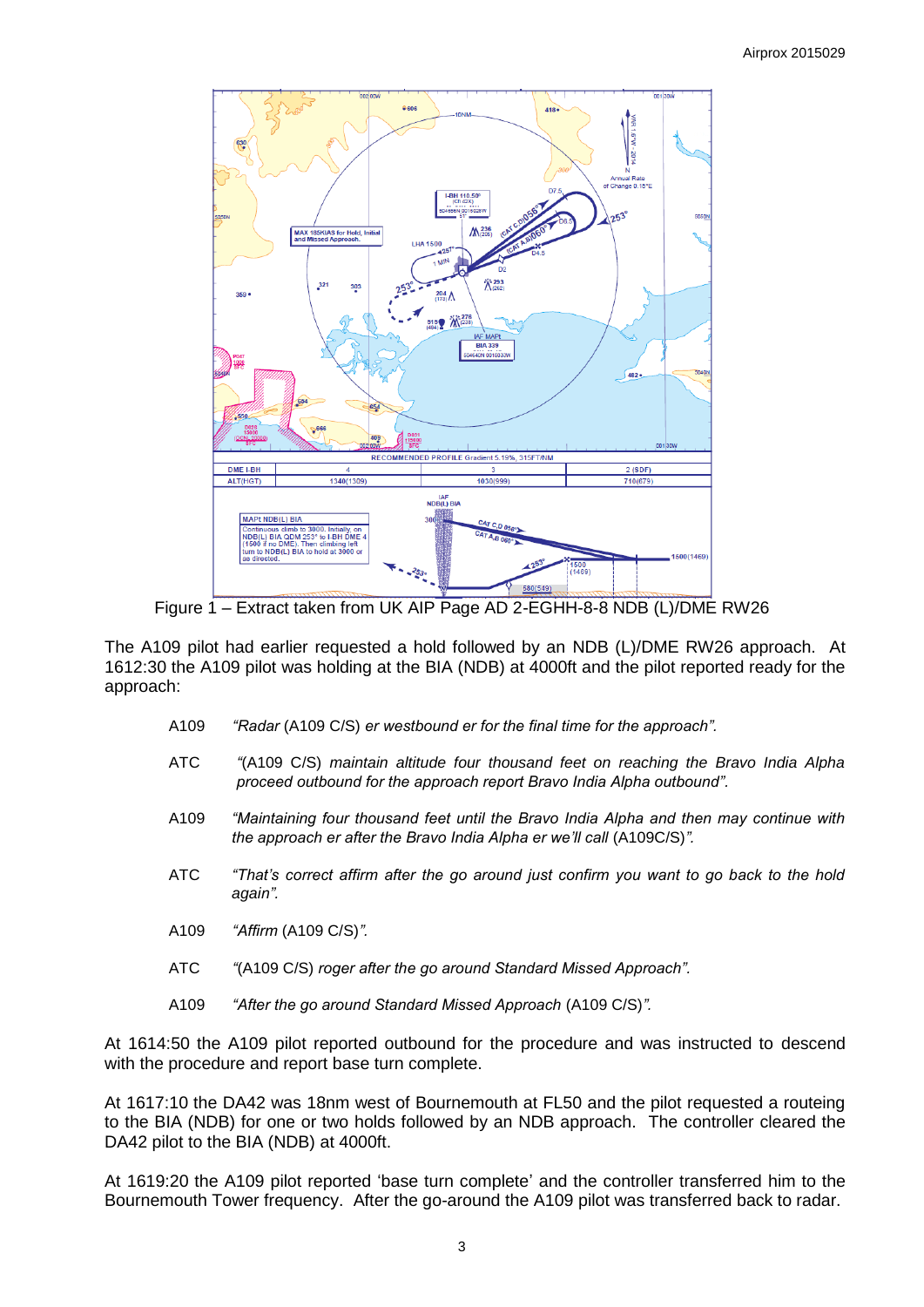At 1624:36 the A109 pilot contacted radar (but incorrectly addressed Boscombe):

- A109 *"Boscombe Radar (*A109 C/S) *conducting a Missed Approach Procedure climbing back to the Bravo India Alpha".*
- ATC *"*(A109 C/S) *this is Bournemouth Radar but roger report taking up the hold".*
- A109 *"Wilco* (A109 C/S)*".*

At 1624:52 the DA42 pilot reported taking up the hold at 4000ft and the controller asked him to report when westbound ready for the procedure.

At 1626:09 area radar showed the A109 passing FL27 (2600ft) and the DA42 taking up the hold at FL41 (4000ft). (Figure 2.)



At 1626:10 the controller transmitted:

- ATC *"*(A109 C/S) *how many more holds do you require".*
- A109 *"Er* (A109 C/S) *er we'll join the hold and go round er once more and then outbound for the procedure".*
- ATC *"*(A109 C/S) *roger is it another NDB you're looking for".*
- A109 *"*(A109 C/S) *affirm".*

The controller had an expectation that the A109 pilot would return to the BIA (NDB) hold at 3000ft in accordance with the published missed approach procedure. The controller was then distracted in a discussion with an aircraft which had been operating close to the boundary of controlled airspace due to a problem with GPS and which then advised approaching Sandbanks for joining instructions. Area radar showed that the A109 pilot had continued in the climb above 3000ft and, at 1628:34, the A109 was in a left turn towards the BIA (NDB). Both the A109 and DA42 were now indicating FL41 (4000ft). (Figure 3.)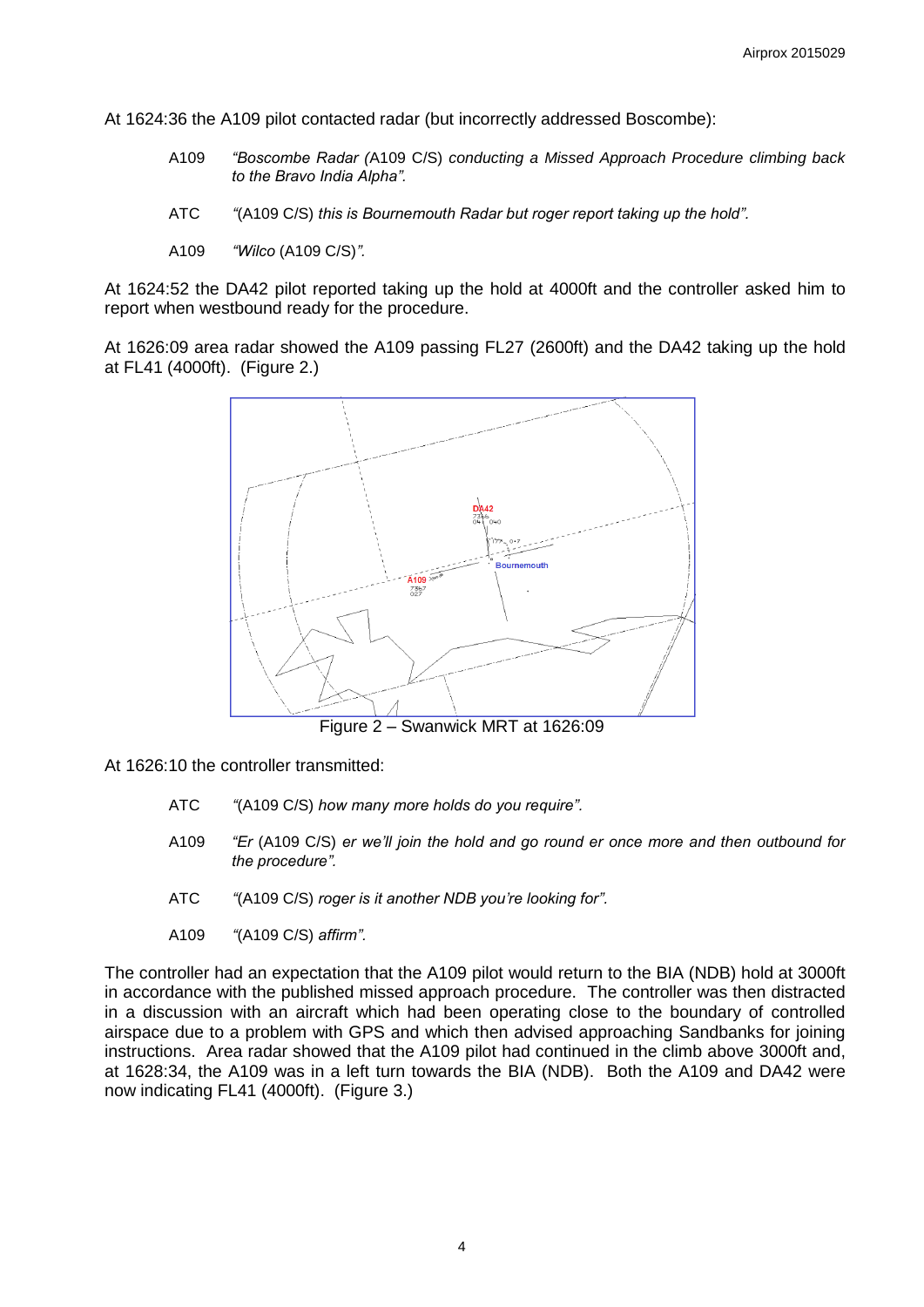

Meanwhile the controller was transmitting Traffic Information and joining instructions to the aircraft at Sandbanks. The controller's written report indicated that, at this point, the controller had looked at the traffic in the hold and observed that the A109 was at 4000ft. At 1629:40 the controller transmitted:

- ATC *"*(A109 C/S) *Bournemouth".*
- A109 *"*(A109 C/S) *go".*
- ATC *"*(A109 C/S) *confirm your altitude".*
- A109 *"Er four thousand feet one zero zero nine* (A109 C/S)*".*

ATC *"*(A109 C/S) *avoiding action turn right immediately heading one eight zero degrees traffic in the hold similar level four thousand feet ahead of you three miles".*

- A109 *"*(A109 C/S) *turning right".*
- ATC *"Heading one seven zero degrees".*
- A109 *"*(A109 C/S)*".*
- ATC *"Read the c - heading back please".*
- A109 *"One seven zero* (A109 C/S)*".*

At 1630:08 the A109 pilot commenced the right turn. The horizontal distance between the two aircraft was 1.6nm (CPA) and the vertical distance was 100ft. (Figure 4.)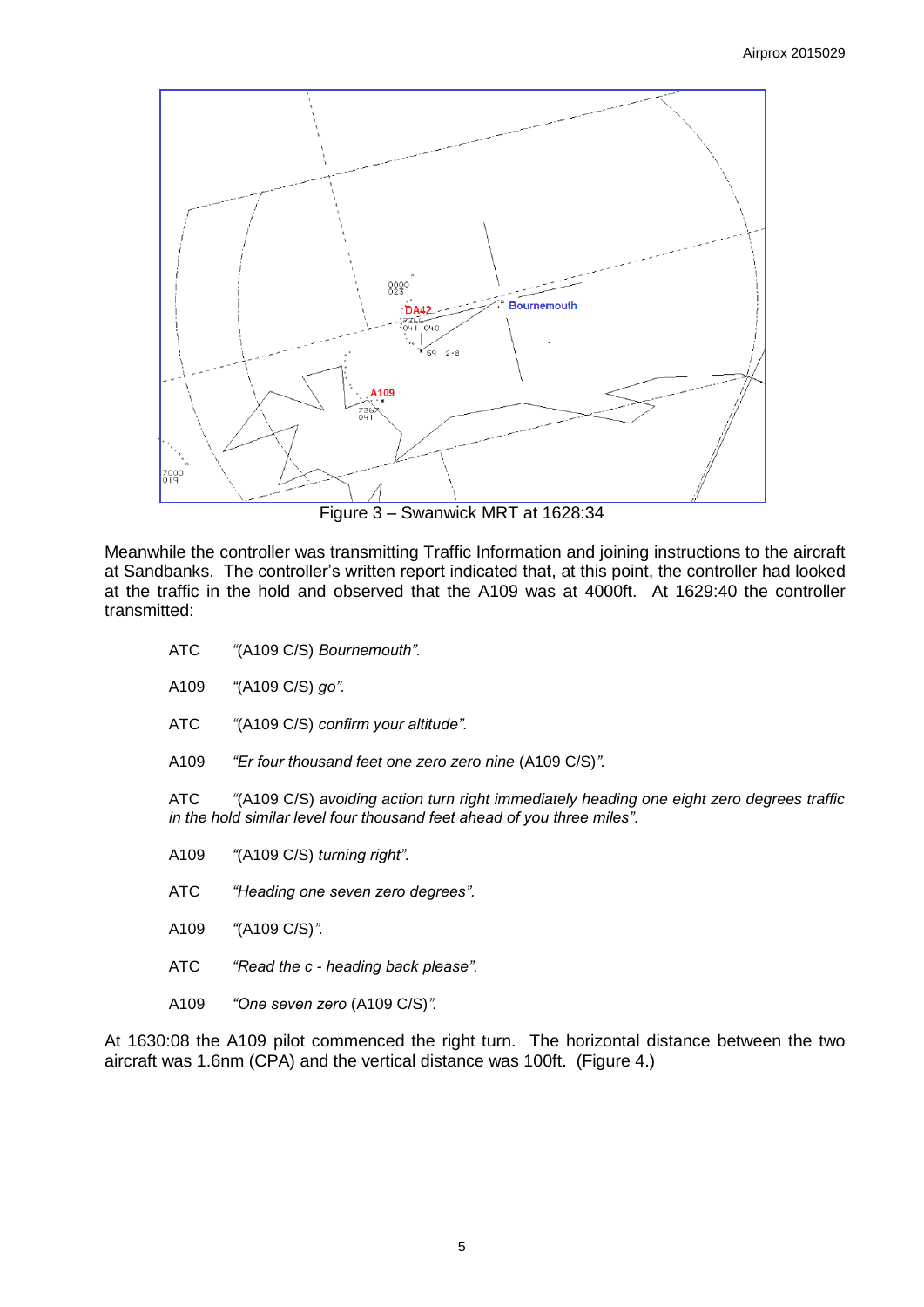

Figure 4 – Swanwick MRT at 1630:08

At 1630:14 the two aircraft begin to diverge. (Figure 5.)



Figure 5 – Swanwick MRT at 1630:14

The controller passed essential Traffic Information to the DA42 pilot regarding the A109 heading south descending from 3700ft.

The A109 pilot descended to three thousand feet and returned to the BIA (NDB). The two aircraft then continued without further incident.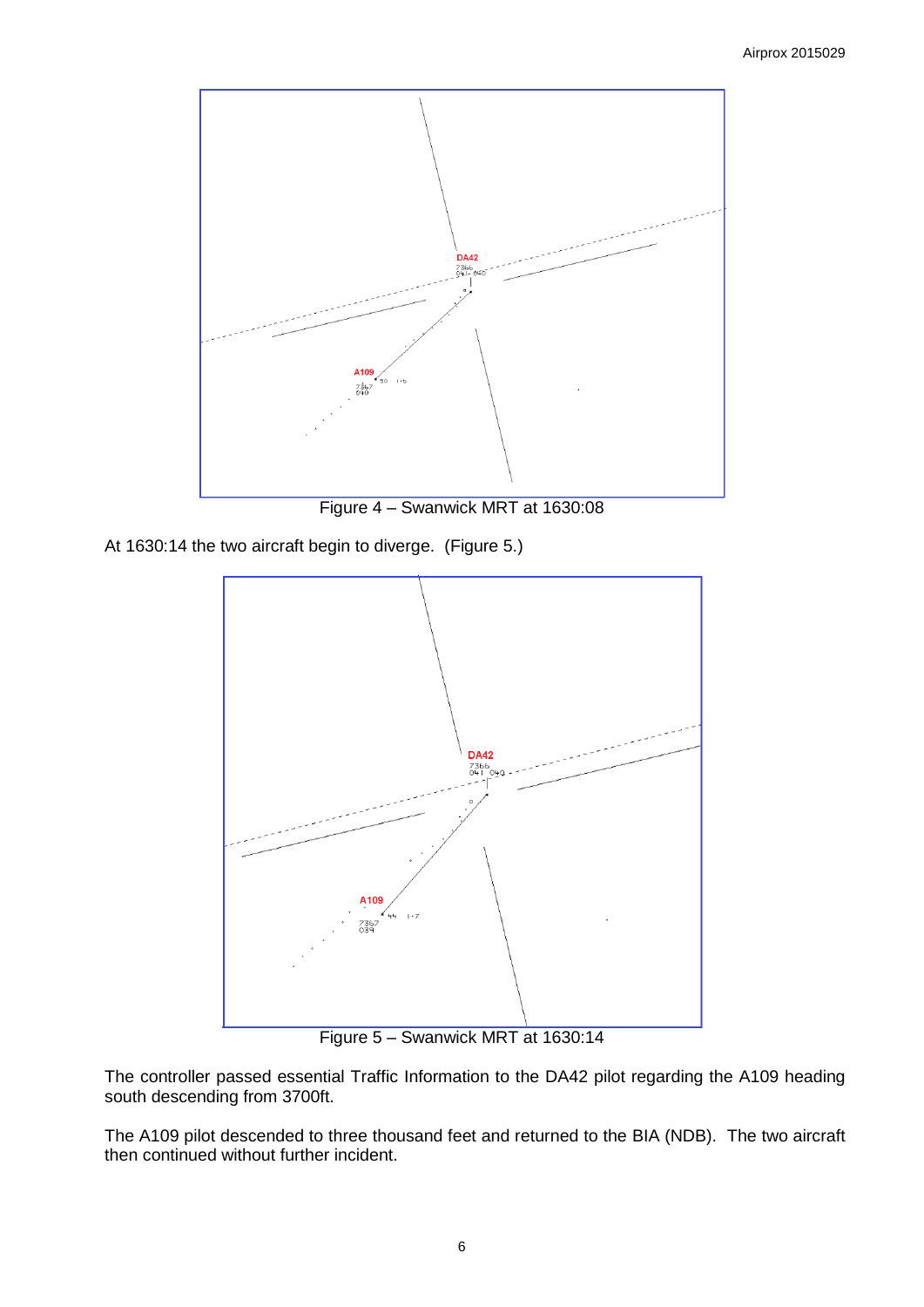Both pilots were operating IFR and were in receipt of a Radar Control Service within Class D controlled airspace, where the controller is required to separate IFR flights.

The A109 pilot was training and planned a go-around before returning to the NDB hold. The controller had advised *"after the go around standard missed approach"* and an aircraft on an instrument approach is to carry out the published missed approach procedure unless instructions are issued to the contrary**<sup>1</sup>** .

The Published Missed Approach Procedure for NDB (L)/DME RW26 is:

'Continuous climb to 3000. Initially, on NDB (L) BIA QDM 253° to I-BH DME 4 (1500 if no DME). Then climbing left turn to NDB (L) BIA to hold at 3000 or as directed.'

The pilot should have followed the missed approach procedure and it was not clear what caused the A109 pilot to incorrectly assume that he should return to the NDB climbing to 4000ft. The A109 pilot had been aware of the DA42 holding but believed it was at 3000ft, although the DA42 pilot was on frequency and had reported entering the hold at 4000ft.

The controller had the expectation that the A109 pilot would conduct the published missed approach procedure returning to the hold at 3000ft. Under some circumstances, controllers may consider it prudent to inform a pilot of other traffic which are separated<sup>2</sup>. However the controller had not considered that separation would be eroded and likely did not believe there was a need to pass Traffic Information. The controller then became focussed on another aircraft at Sandbanks, and the early opportunity to detect the conflict was missed. As soon as the controller became aware of the two aircraft in proximity, appropriate and immediate avoiding action was given**<sup>3</sup>** .

'If, for any reason, a controller is faced with a situation in which two or more aircraft are separated by less than the prescribed minima he is to:

- (1) use every means at his disposal to obtain the required minimum with the least possible delay; and
- (2) when considered practicable, pass traffic information if an ATS surveillance service is being provided, otherwise, pass essential traffic information'.

# **UKAB Secretariat**

Both pilots shared an equal responsibility for collision avoidance and not to operate in such proximity to other aircraft as to create a collision hazard.<sup>4</sup> The DA42 pilot would not have been aware of the proximity of the A109 as it was directly behind his aircraft and there was no indication on the frequency that its pilot was climbing to his altitude in the holding pattern.

#### **Comments**

#### **HQ Air Command**

The A109 pilot acknowledges his own shortcomings in this Airprox and there is little to be gained from reiterating what he has already stated. Nonetheless, there are lessons to be drawn from this incident, not least of which is that all pilots and controllers should be on their guard for the onset of complacency. Human Factors played a large part in this Airprox – the pilot believed he heard 'back to the hold' in his instructions from ATC (the RT transcript suggests otherwise) which may have led him to think that he was to proceed 'back to where you started from'; it may help to understand what he would *normally* be cleared to do during a similar procedure at his home unit.

 $\overline{a}$ 

 $^{1}$  CAP 413 Page 26, Paragraph 4.65.<br><sup>2</sup> MATS Pert 1, Section 1, Chapter 6

MATS Part 1, Section 1, Chapter 6, Paragraph 16.2.

<sup>&</sup>lt;sup>3</sup> MATS Part 1, Section 1, Chapter 3, Paragraph 3C1.

<sup>4</sup> SERA.3205 Proximity.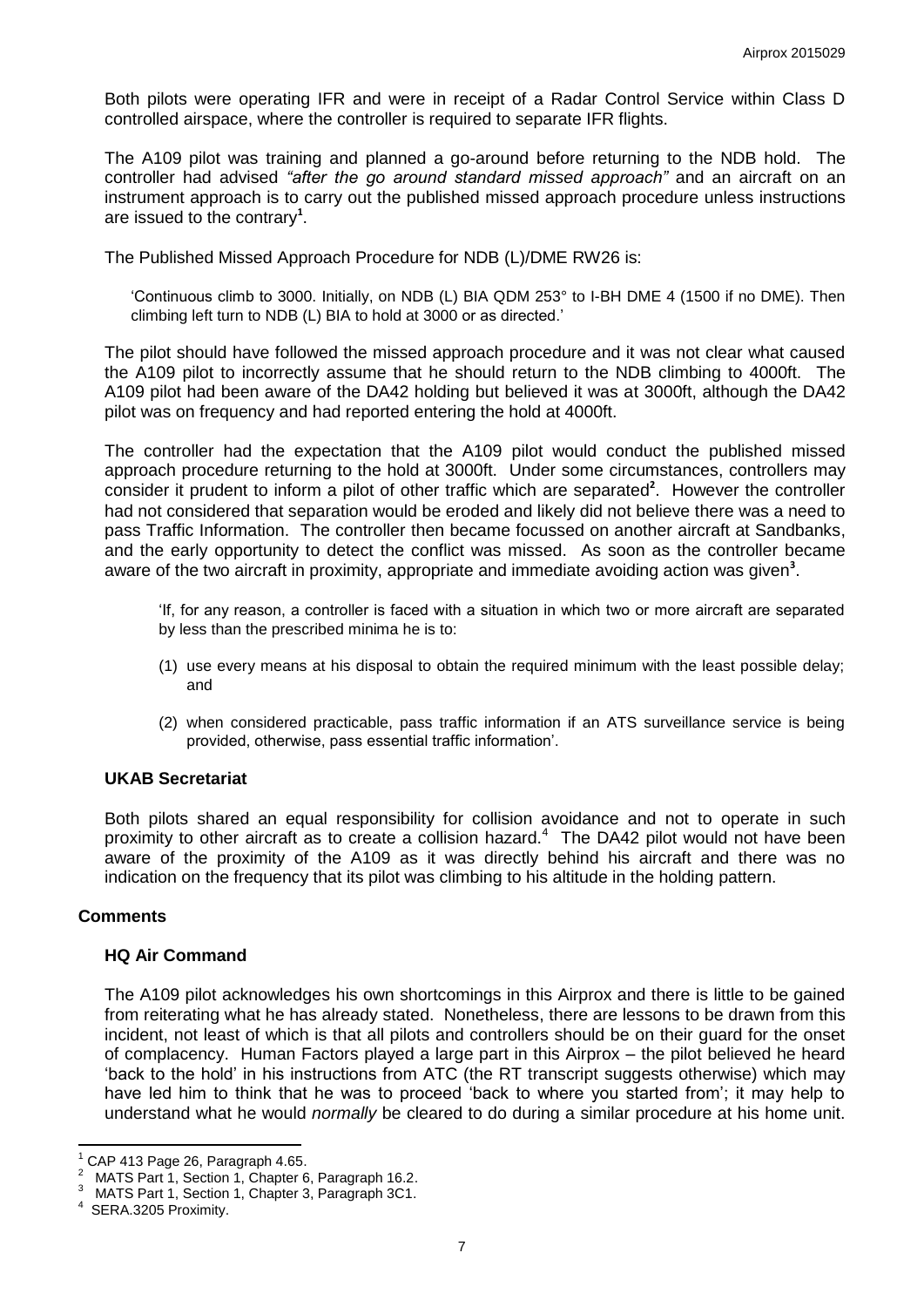The controller is to be commended for his insistence on the reading back of the avoiding-action heading, and all pilots should note that what may appear to one party to be 'succinct' (and, incidentally, not in accordance with published regulations) usually induces doubt in the mind of another party, leading to higher than necessary levels of RT.

#### **Summary**

The Airprox occurred within Class D airspace of the Bournemouth CTR between an A109 helicopter and a DA42; both pilots were in receipt of a Radar Control Service. The A109 pilot did not follow the published missed approach procedure to return to the NDB beacon at 3000ft but climbed to 4000ft which brought the A109 into conflict with the DA42, which was established in the hold at 4000ft. The controller had become distracted at the time that the A109 pilot climbed above 3000ft but, as soon as the controller recognised the conflict, immediate avoiding action was given to resolve the situation. The minimum separation was recorded as 100ft vertically and 1.6nm horizontally.

### **PART B: SUMMARY OF THE BOARD'S DISCUSSIONS**

Information available included reports from both pilots and controllers concerned, area radar and RTF recordings and reports from the appropriate ATC and operating authorities.

The Board first discussed the actions of the Bournemouth Radar controller. The Board noted that he had cleared the A109 pilot for a standard missed approach to return to the holding pattern following his go-around. The Board was aware that the published procedure was to return to the beacon at 3000ft, and the controller had every expectation that this would be the case. Notwithstanding, and although not a requirement, given that the A109 was not a Bournemouth-based aircraft several Civil ATC members considered that it would have been good practice for the controller to have added the cleared altitude for the go-around when issuing this clearance; i.e. "…*after the go-around, Standard Missed Approach to 3000ft"*. This would only have been a short addition to the length of the RT call, and would have acted as a timely reminder to the pilot, thus probably avoiding the Airprox occurring. However, other ATC members opined that it was not necessary to pass the altitude and that the pilot should have been aware of the procedure and its associated altitude having covered the issue during his pre-flight briefing. They further opined that to do so could, in some cases, even be a distraction to the pilot. A Civil Airline Pilot member commented that, from his experience operating into many airfields, mention is not usually made about the cleared altitude when a clearance is issued for a standard missed approach; furthermore, when one is mentioned, it can introduce an element of doubt that the cleared altitude may have been amended from the standard. The Board was split over this issue: one camp considered that the call of MAP altitude would have been useful given that this was not a commercial aircraft with all the back-up flight navigation systems that commercial aircraft might have; the other camp thought it best not to duplicate information that was published as standard and of which the pilots should have been aware.

Turning to the actions of the pilots, the Board quickly determined that the DA42 pilot would not have been aware of the A109 pilot's intentions given that his clearance to enter the hold at 4000ft had occurred about 4 minutes after the standard missed approach clearance had been passed to the A109 pilot. As for the A109 pilot, the Board commended him for his frank and honest report. They reflected that the incident probably indicated that the A109 crew's pre-flight and previous approach briefings had not been comprehensive in attending to the detail of the MAP. It was clear that there had been an assumption in their minds that the MAP hold altitude was the same as their initial hold altitude, and that this was the root of the incident. The Board also noted that the A109 pilot was on the same frequency as the DA42 when its pilot was cleared to enter the hold at 4000ft. That the A109 crew did not assimilate this themselves from the RT was probably indicative of a high cockpit workload wherein changes of Pilot Handling, associated cross-cockpit briefings, and the busy RT chatter may have caused the crew quickly to reach capacity.

The Board quickly decided that the cause of the Airprox was that the A109 pilot had flown into conflict with the DA42. They further quickly agreed that, fundamentally, this had occurred because of the contributory factor that he had not flown the MAP to the correct published altitude. The Board then